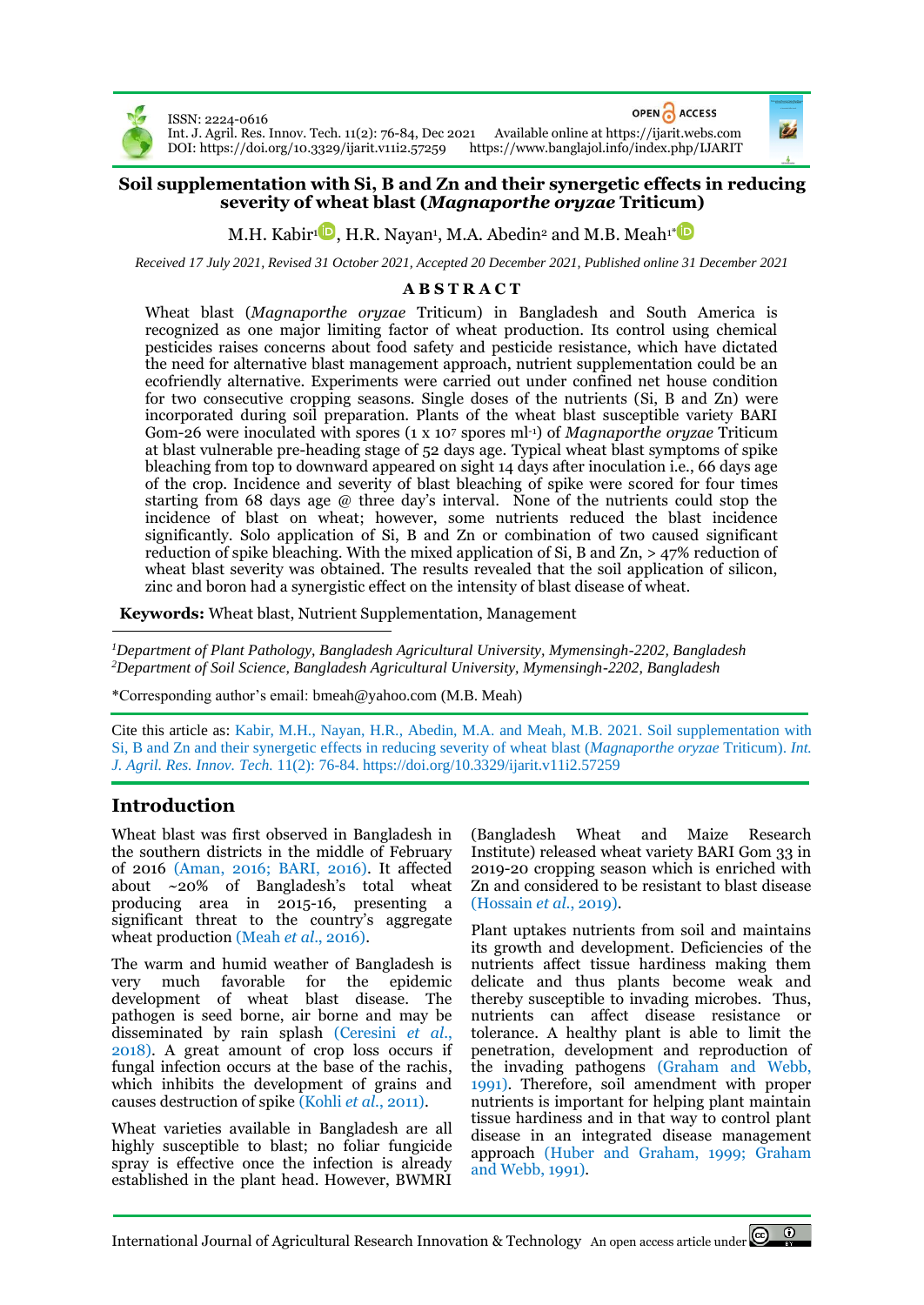Therefore, new strategies for disease control need to be urgently investigated. Silicon application has been found a viable method of enhancing wheat resistance against blast (Rafi and Epstein, 1999; Filha *et al*., 2011; Debona *et al*., 2012) and root and foliar diseases of several other crops (Datnoff *et al*., 2007).

Boron strengthens the structural integrity of the cell walls and cell membranes (Marschner, 1995). Plants also utilize boron as a physical "binding agent" as an alternative bridge for cell wall integrity and as a regulator of the pentose phosphate pathway, which is responsible for the production of resistance compounds (Marschner, 1995; Brown *et al*., 2008).

It is believed grey leaf spot of coconut and guava anthracnose diseases are related to zinc deficiency. Soil application or foliar spray of zinc proved effective in reducing the diseases. The integrity of cellular membranes also requires Zn to preserve the structural orientation of macromolecules and keep ion transport systems (Cakmak, 2000; Kabata-Pendias and Pendias, 2001; Alloway, 2004; Disante *et al*., 2010).

Therefore, Si, Zn, and B when present in plant cells in optimum conditions contribute to maintaining cell thickness and cell integrity and thereby help the plants in resisting invading pathogens. It is assumed supplementation of such elements might complement the deficiency and enhance the defense mechanisms of the wheat plants against *Magnaporthe oryzae* Triticum, the blast pathogen.

Evidence is there in favor of this proposition as obtained from research done in some countries even with significant results achieved for wheat blast. However, no information is available in Bangladesh on the use of nutrients like Si, B and Zn as soil amendments for the management of blast incidence in wheat. This research is, therefore, a first- time attempt to investigate the effect of soil amendment with certain nutrients such as Si, B and Zn on the reduction of severity of blast incidence in wheat.

# **Materials and Methods**

Net house experiments were carried out in the<br>BINA (Bangladesh Institute of Nuclear BINA (Bangladesh Institute of Nuclear<br>Agriculture) farm. Laboratory works were Agriculture) farm. Laboratory accomplished in the IPM Lab of Bangladesh Agricultural University (BAU). The experiments were carried out during the two consecutive wheat cropping seasons (2018-19, 2019-20). Wheat variety BARI Gom-26, susceptible to wheat blast was used for the experiment.

### *Nutrient elements and minerals*

Three plant nutrients such as Silicon, Boron and Zinc were applied at single doses (recommended) (BARC, 2018) in the 1st year i.e., cropping season of 2018-19 experiment. In the second year (2019- 20), the three nutrients/minerals were applied in combination of two to three @ single higher dose of each (Table 1).

| <b>Nutrient</b> | <b>Commercial Name with</b><br>active ingredient (%) | Quantity mixed with soil<br>(g per 16L pot) | Doses applied*<br>$(Kg ha^{-1})$ |
|-----------------|------------------------------------------------------|---------------------------------------------|----------------------------------|
| Si<br>(Silicon) | Super Silica<br>Silica- $71\%$                       | 0.7280 and 1.4550                           | 50.0 and 100.00                  |
| Zn<br>(Zinc)    | Zinc Sulphate Mono<br>Zn-36%                         | 0.1090 and 0.1673                           | 7.50 and 11.25                   |
| B<br>(Boron)    | Bingo (Borax) Solubor<br>$B-20%$                     | 0.0437 and 0.0873                           | 3.00 and 6.00                    |

Table 1. Nutrients and minerals incorporated in the soil.

*\*In the 1st year (cropping season 2018-19), lower doses of the nutrients were applied while the higher dose was applied in the 2nd year (2019-20).*

In the 1<sup>st</sup> year experiment, there were four treatments including control. In the 2nd year experiment, there were five treatments including control. The treatments were arranged following Completely Randomized Design (CRD) with three replications. Plastic pots of 16L size were poured with soil mixed up with cow dung and recommended fertilizers (BARC, 2018) and prepared for seed sowing.

## *Mixing nutrients with pot soil*

As per recommendation (BARC, 2018), double quantity of each of the nutrients were mixed during pot soil preparation. The quantities were 45.5 and 90.9; 6.8125 and 10.4560; 2.731 and 5.456 mg kg soil-1 for Super Silica, Zinc Sulphate and Borax, respectively for lower and higher doses (Table 1). The nutrients were mixed either single (Table  $2 \& 3$ ) or a mixture of two or three (Table 4 & 5) as per design of the experiment.

## *Sowing of seed*

Thirty apparently healthy seeds of wheat variety BARI Gom26 were sown in each pot.

#### *Inoculation of the wheat plants with MoT at preheading stage*

Pure culture of *Magnaporthe oryzae* Triticum (MoT) was collected from IPM Lab, Bangladesh Agricultural University. The culture was multiplied in Oatmeal agar media. The plates were incubated at  $30 \pm 10\overline{C}$  with continuous NUV light (650 lux) for 15-20 days for sporulation (Fig. 1).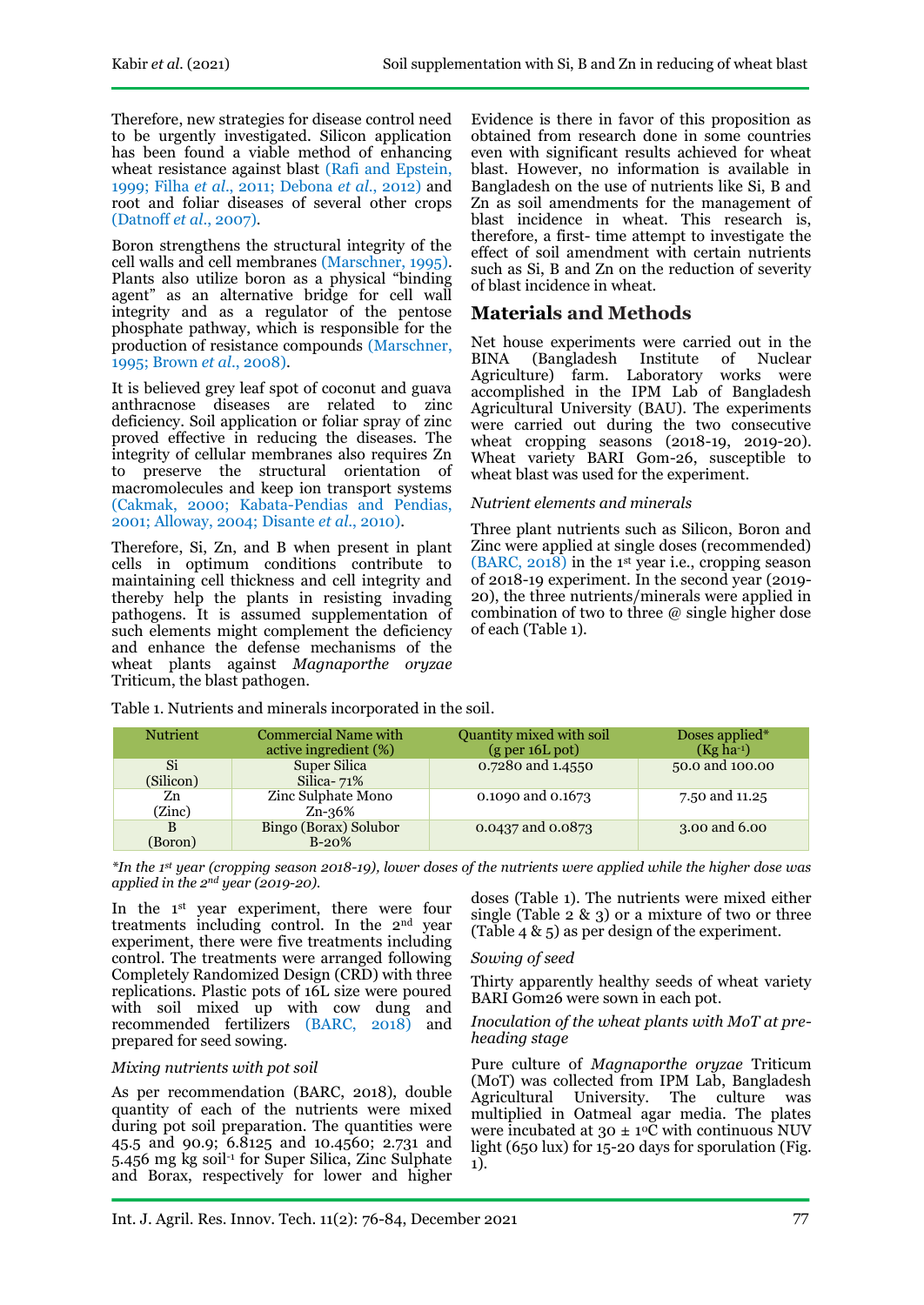

Fig. 1. (A). Culture (20 days old) and (B). typical 2-septate 3-celled pyriform spores of *Magnaporthe oryzae*  Triticum (microscopic view 40x).

Density of the spores was calculated by harvesting the conidia/mycelia by flooding the Petri dish with 5 ml of sterile distilled water and dislodging the conidia with a bent glass rod. Spore density was 1 x 10<sup>7</sup> per ml as calculated in Hemocytometer count (Akagi *et al*., 2015). The germination ability of the spores was checked through continued microscopic observation of the slide prepared out of spore suspension.

At pre-heading stage, (52-53 days after sowing), the plants of wheat variety BARI Gom-26 were inoculated with spores of MoT. There were 15 plants maintained per pot and thus 45 plants per treatment. All parts of wheat plants i.e., leaves and emerging spikes were inoculated with MoT

suspension. The inoculated plants were kept under polythene cover in >80% moisture condition and temperature of  $30 \pm 1$ °C. Spore suspension of MoT was sprayed onto wheat plant parts with the help of an atomizer (Small hand sprayer).

After inoculation, the plants in the pots were covered with polythene shed to maintain 100% relative humidity and to keep it in darkness (Fig. 2). A polythene shed was erected on an area of 6 m x 15 m with support from all four sides and overhead, the height was maintained as 2.5 m. The polythene was white, transparent and 2 mm thick.



Fig. 2. Polythene shed covering experimental plot in Bangladesh Institute of Nuclear Agriculture (BINA) campus farm.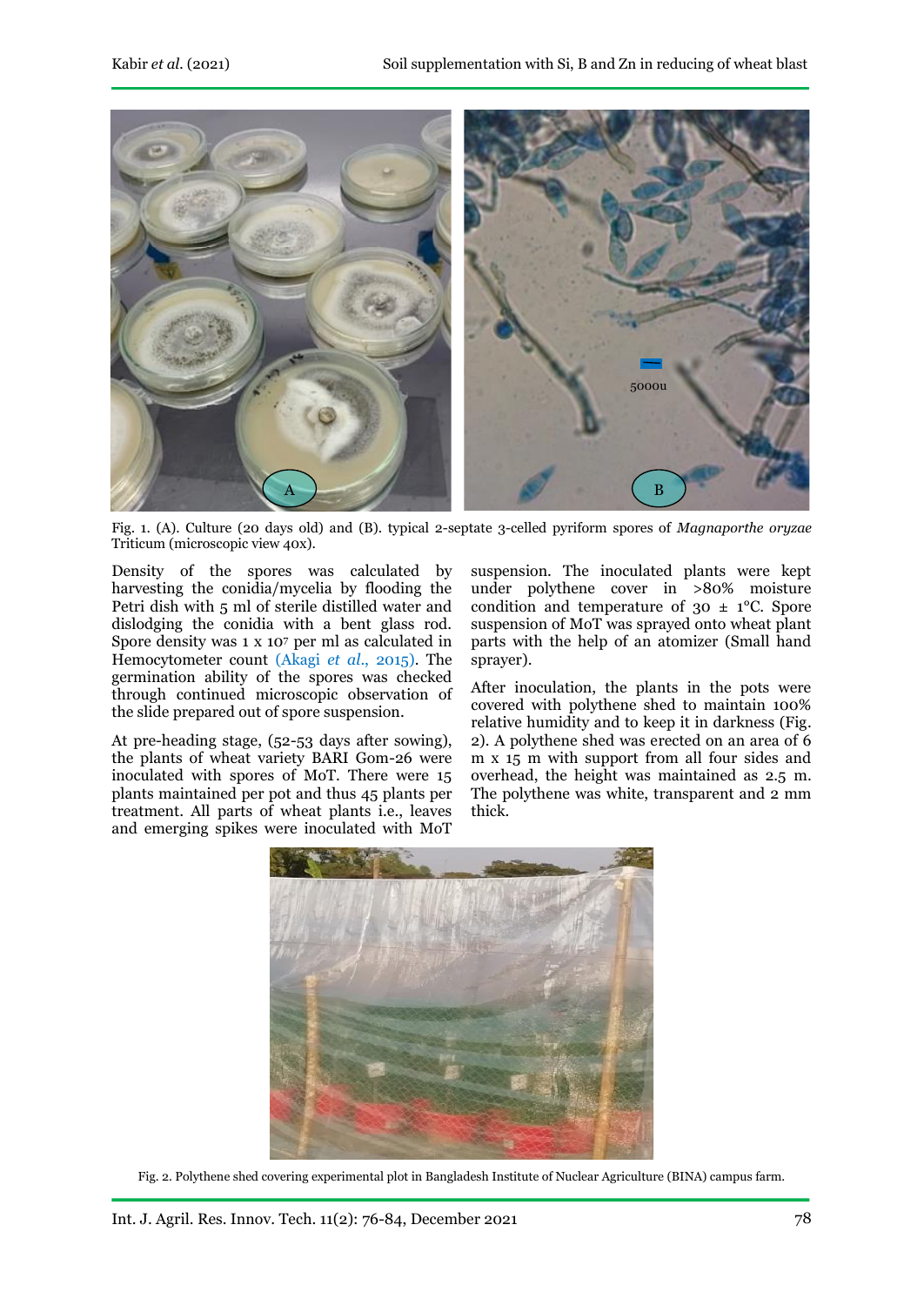Sprinkler irrigation facilities were installed inside the shed from two sides for watering the plants to maintain the moisture. As Barksdale and Asai (1961) illustrated, conidiation requires a period of darkness and conidia are released in a diurnal<br>pattern. Temperature and moisture were Temperature and moisture were monitored by an automatic reader (Thermo-Hygrometer Min-Max SH-110). The polythene cover was kept over and taken down during day and nighttime, respectively. It was continued for 14 days to see the first expression of blast symptoms when the cover was removed finally.

#### *Data collection*

The plants were kept under continued observation for expression of wheat blast symptoms. Both leaves and spikes were observed regularly for blast infection. Data on the following parameters were recorded: i). Days to symptom expression, ii)*.* Disease incidence, iii)*.* Disease severity and iv)*.* Yield. The incidence of wheat blast and its severity were scored for four times @ three days interval starting at 68 days age of the plants i.e., 2 days after symptoms expression.

*Disease Incidence*: Number of spikes infected per replication expressed in percentage (Rajput and Bartaria, 1995). Blast incidence  $(\%)$  = Pi/Pt x 100 where,  $Pi =$  Number of spikes infected, and  $Pt =$ Total number of spikes counted.

*Disease Severity*: Percent surface area of spike infected/bleached was estimated. Ten spikes were selected randomly per pot and tagged. Percent spike surface area bleached was determined through eye estimation and average of 10 readings was calculated for one pot (replication).

#### *Statistical analysis*

The collected data were analyzed statistically by using Minitab 17 software. Nutrient treatments were considered as factor, Disease Incidence (%DI), Disease Severity (%DS) and yield (g/treatment) as variables. Treatments mean squares and error mean squares were calculated. A one-way ANOVA (Analysis of variance) table was constructed for F-test. With the significant Fvalue  $(P = 0.05)$ , the treatment means were compared by Fisher Pairwise Comparison at LSD (P=0.05) [\(www.minitab.com:](http://www.minitab.com/) Minitab Statistical Software).

## **Results and Discussion**

*Effect of soil supplementation of different nutrients on incidence of blast of wheat*

#### *Incidence of blast*

Typical symptoms of wheat blast expressed as bleaching from top of the spike was first noticed in the untreated plants 14 days after inoculation with wheat blast pathogen *Magnaporthe oryzae*  Triticum (Fig. 3).



Fig. 3. Spike bleaching top to downward (20 days after inoculation, 73 days age) in untreated wheat plants of variety BARI Gom 26 inoculated with *Magnaporthe oryzae* Triticum during the cropping season of 2019- 20.

Untreated plants experienced significantly higher percent spike bleaching than all treatments. Among the treatments, Si treated plants had significantly lower spike infection. Silicon in soil reduced spike infection by 48.5% while wheat plants in B amended soil had 36.5% less blast incidence. Zn treated plants had significantly higher blast incidence than Si and B treatments (Table 2).

Table 2. Incidence of blast in wheat plants grown in soil amended with Si, Zn and B during the cropping season of 2018-19 under confined condition in the Bangladesh Institute of Nuclear Agriculture campus farm.

| Treatment | Disease Incidence (%) |         |         |         |  |  |  |  |  |
|-----------|-----------------------|---------|---------|---------|--|--|--|--|--|
| Name      | 68 DAS                | 71 DAS  | 74 DAS  | 77 DAS  |  |  |  |  |  |
| Control   | 23.46 a               | 53.20 a | 78.84 a | 98.33 a |  |  |  |  |  |
| Silicon   | 12.14 b               | 22.07 c | 30.40c  | 50.67 d |  |  |  |  |  |
| Zinc      | 21.81a                | 50.49 a | 66.86 a | 76.14 b |  |  |  |  |  |
| Boron     | 17.44a                | 35.78 b | 52.58 b | 62.49c  |  |  |  |  |  |
| CV(%)     | 22.600                | 12.860  | 11.054  | 4.829   |  |  |  |  |  |
| LSD(0.05) | 8.925                 | 10.340  | 11.980  | 6.910   |  |  |  |  |  |

*Control: no nutrients, Si: 45.5 mg kg soil-1 , B: 2.731 mg kg soil-1 , Zinc: 6.8125 mg Kg-1 . DAS: Days After Sowing.*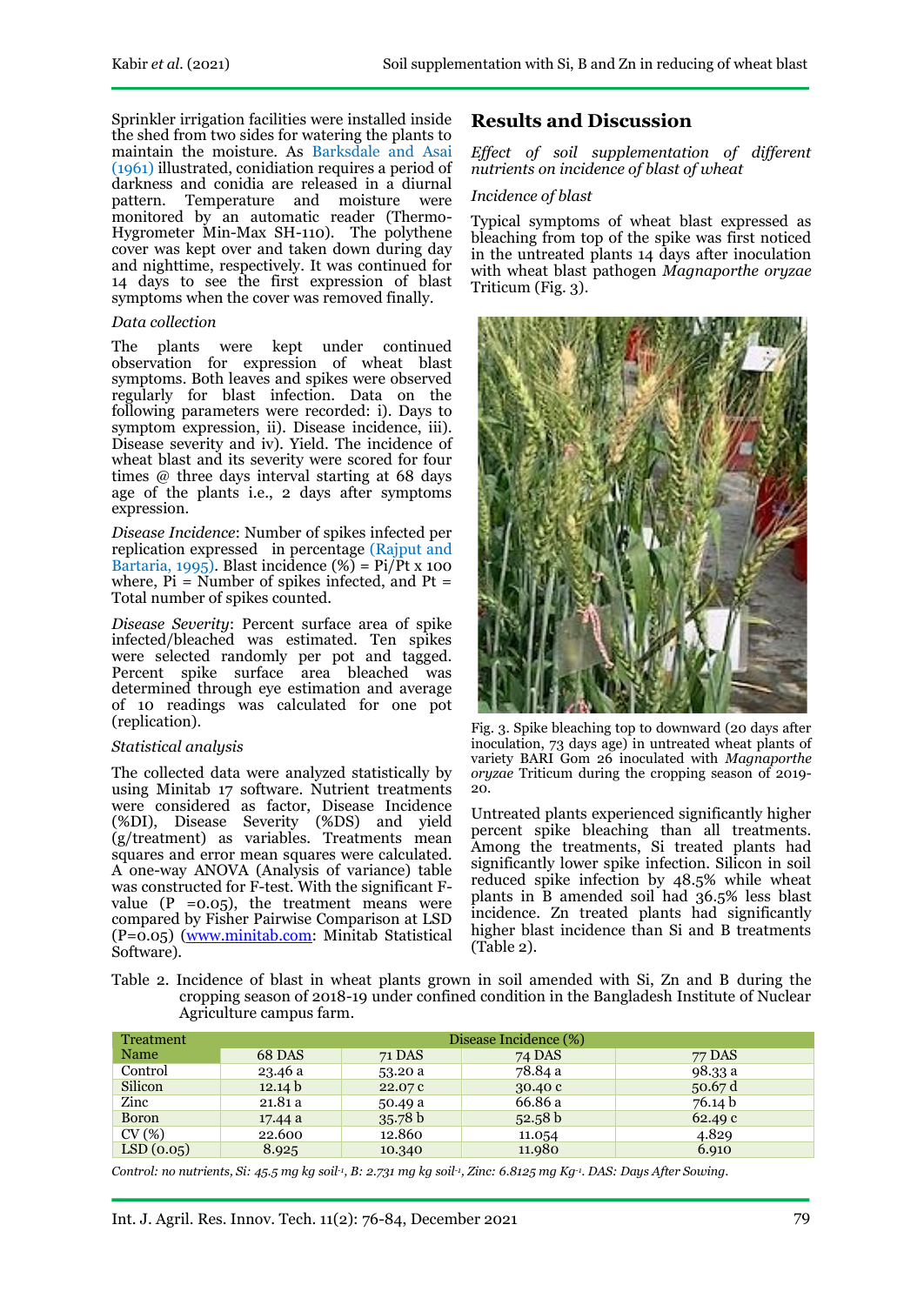#### *Severity of blast*

Soil amendment with nutrients had significant influence on the area of spike bleached i.e. blast severity. At the beginning of infection, B and Zn treated plants had spike bleaching similar to that of control while Si treatment caused significantly

lower percent spike bleaching. This trend continued until final day of observation. On the final day recording, three nutrients produced significantly lower blast severity than that of control. Silicon amended soil reduced blast severity by 38.6% (Table 3, Fig. 4).

Table 3. Severity of wheat blast as affected by soil incorporation of Si, Zn and B during the cropping season of 2018-19 under confined condition in the Bangladesh Institute of Nuclear Agriculture campus farm.

| Treatment    | Disease Severity (%) |         |                    |                    |  |  |  |  |  |
|--------------|----------------------|---------|--------------------|--------------------|--|--|--|--|--|
| name         | 68 DAS               | 71 DAS  | 74 DAS             | 77 DAS             |  |  |  |  |  |
| Control      | 32.00 a              | 57.67 a | 81.00 a            | 99.33 a            |  |  |  |  |  |
| Silicon      | 12.87 <sub>b</sub>   | 23.33 b | 42.00c             | 61.00 b            |  |  |  |  |  |
| Zinc         | 27.20 a              | 44.67 a | 63.00 <sub>b</sub> | 77.33 b            |  |  |  |  |  |
| <b>Boron</b> | 26.67a               | 44.30 a | 56.33 b            | 72.00 <sub>b</sub> |  |  |  |  |  |
| CV(%)        | 24.69                | 18.02   | 11.90              | 10.59              |  |  |  |  |  |
| LSD(0.05)    | 13.73                | 18.78   | 16.71              | 18.44              |  |  |  |  |  |

*Control: no nutrients, Si: 45.5 mg Kg soil-1 , Zinc: 6.8125 mg Kg soil-1 , B: 2.731 mg Kg soil-1 . DAS: Days After Sowing.*

#### *Effect of soil incorporation of nutrient mix on the incidence and severity of blast disease of wheat*

The nutrients were incorporated in the soil in mixture of two or three during pot soil preparation. Treatment effects on the disease incidence of blast of wheat were recorded at 3 day interval starting from 68 DAS (days after sowing) i.e. two days after 1<sup>st</sup> sign of disease expression and then it was continued to 77 DAS.

#### *Incidence of Blast*

At 68 to 77 DAS, the lowest disease incidence was recorded in case of T4 treatment. Moderate effects were observed in  $T_1$ ,  $T_2$ , and  $T_3$  treatments and the highest disease incidence was recorded in case of control.  $T_4$  treatment i.e., combined application of Si, B and Zn produced significantly better effect than all other treatments where blast incidence was reduced by 49.22% over control at 77 DAS (Table 4, Fig. 4).

Table 4. Incidence of wheat blast in response to nutrient mix incorporated in soil during the cropping season of 2019-20 under confined condition in the Bangladesh Institute of Nuclear Agriculture campus farm.

| <b>Treatments</b> | Disease Incidence (% spike bleached) |         |           |         |  |  |  |  |
|-------------------|--------------------------------------|---------|-----------|---------|--|--|--|--|
|                   | 68 DAS                               | 71 DAS  | 74 DAS    | 77 DAS  |  |  |  |  |
| T <sub>o</sub>    | 33.59a                               | 48.72a  | 66.40a    | 100.00a |  |  |  |  |
| $T_1$             | 28.32a                               | 37.92a  | 49.81 b   | 71.16 b |  |  |  |  |
| $T_{2}$           | 29.63a                               | 37.26a  | 49.78 $b$ | 62.40 b |  |  |  |  |
| $T_3$             | 19.10 $b$                            | 33.72 b | 40.55 b   | 58.21 b |  |  |  |  |
| T <sub>4</sub>    | 12.59 b                              | 22.51 b | 37.04 b   | 50.78 c |  |  |  |  |
| CV(%)             | 23.63                                | 17.84   | 14.22     | 13.52   |  |  |  |  |
| LSD(0.05)         | 12.38                                | 12.65   | 13.87     | 19.19   |  |  |  |  |

 $T_0$ : no nutrients,  $T_1$ : Silicon 90.9 mg Kg soil<sup>1</sup>,  $T_2$ : Silicon 90.9 mg Kg<sup>-1</sup> + Zinc 10.456 mg Kg soil<sup>-1</sup>,  $T_3$ : Silicon 90.9 mg Kg<sup>-1</sup> + Boron 5.456 mg Kg soil-1, T4: Silicon 90.9 mg Kg-1 + Zinc 10.456 mg Kg-1 + Boron 5.456 mg Kg soil-1. DAS: Days After Sowing.



Fig. 4. Wheat plants displaying different levels of spike bleaching inoculated with *Magnaporthe oryzae* Triticum and grown in Si, B and Zn amended soil at 67 days age (14 days after inoculation) during the cropping season of 2019-20. A). Control: untreated and inoculated, B).  $\overline{S1D_2}$ : Soil treated with Silicon (Dose 2), C). BD<sub>2</sub>: Soil treated with Boron (Dose 2), D).  $ZnD_2$ : Soil treated with  $Zinc$  (Dose 2), E). Si +  $Zn$  +B: Soil treated with mixture of Si,  $Zn$ and B (2019-20).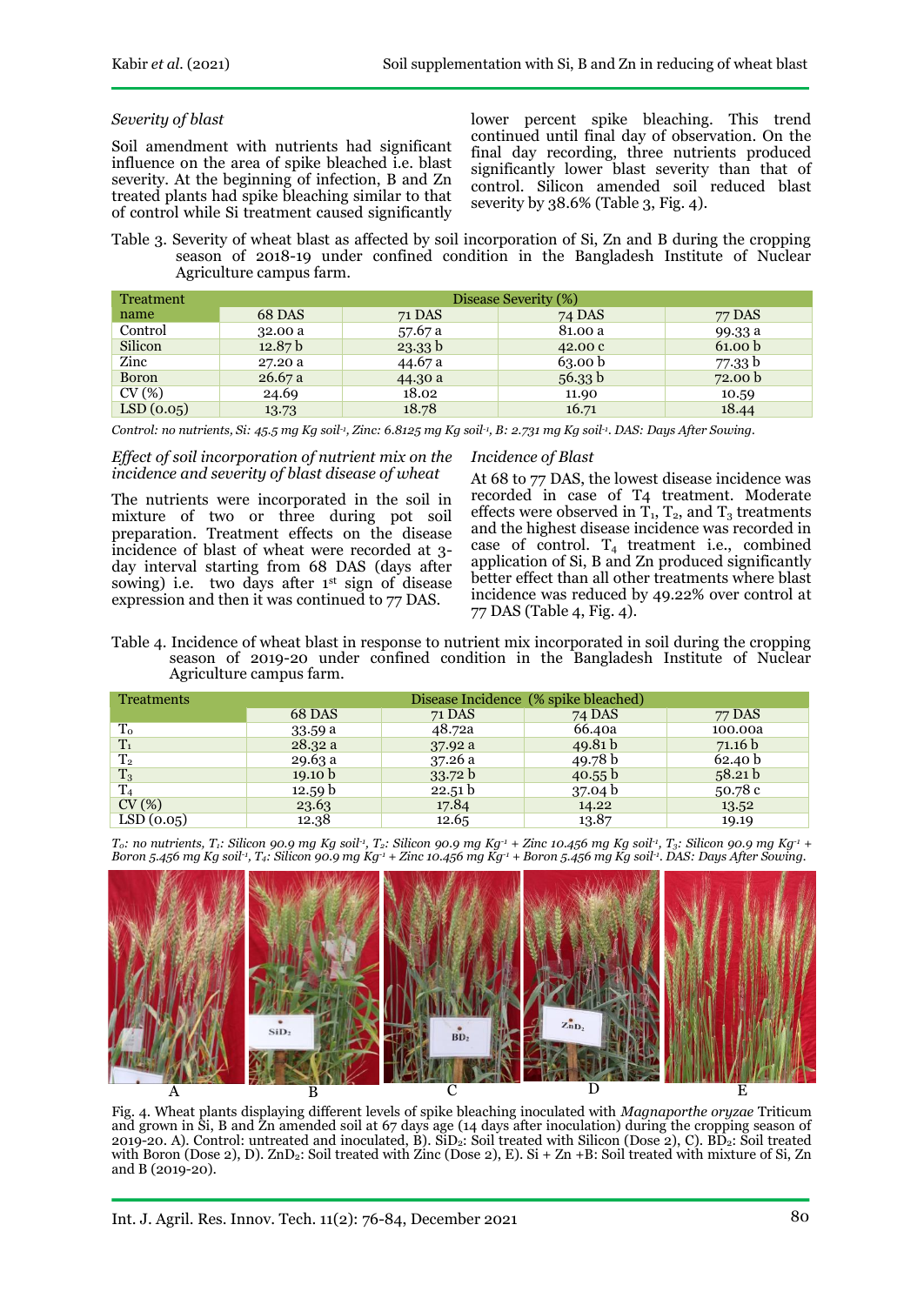*Increase in Blast disease severity of wheat with time under soil condition amended with nutrient mix.*

In the figure 5, it is seen severity of blast increased with time in all the five cases. Solo application of Si  $(T_1)$  slowed down the rate of increase in blast severity compared to that of control. Addition of Zinc had similar effect that of Si. However, the rate of increase of blast severity was significantly reduced for addition of Boron. The three nutrients when incorporated in the soil together  $(T_4)$ , the effect was significantly different; the blast severity was significantly



Fig. 5. Effect of soil incorporation of nutrient alone or in mix on the progress of the severity of blast on wheat variety BARI Gom 26 under confined inoculated condition during the cropping season of 2019-20. T<sub>0</sub>: no nutrients,  $T_1$ : Silicon,  $T_2$ : Silicon + Zinc,  $T_3$ : Silicon + Boron,  $T_4$ : Silicon + Zinc + Boron. DAS: Days After Sowing.

Uninoculated wheat plants which did not develop blast produced significantly higher yield than all treatments (Table 5). An increase of yield by95.65% was achieved over control (inoculated) through reduction of blast severity by 47.33%. This was possible through mixed soil incorporation of Si, Zn and B. If reduction in lower than that of three other treatments and untreated plants (Fig. 5).

*Nutrient supplementation and yield of wheat under blast condition*

Blast severity affected yield of wheat significantly. Yield was drastically reduced with increase in blast severity. With supplementation of nutrients, reduction in blast severity was occurred leading to corresponding increase in yield of wheat (Fig. 6).



Fig. 6. Effect of reduction on wheat blast severity (%DS) on the increase of yield over inoculated control. DS: Disease Severity (% spike area bleached).

percent blast severity could be achieved up to 50%, approx. 100% increases in yield would have been obtained (Fig. 7). Considered the yield of uninoculated healthy plants, yield of inoculated untreated plants was reduced by 95.02%and with supplementation of nutrients,958.18% of the yield loss could be recovered (Table 5, Fig. 8).

| Table 5. Yield of wheat as affected by blast severity and its recovery though soil amendment with |  |  |  |  |  |  |
|---------------------------------------------------------------------------------------------------|--|--|--|--|--|--|
| nutrients in the cropping season of 2019-20.                                                      |  |  |  |  |  |  |

|                | Treatment                             | Disease<br>Severity<br>(DS)<br>% | Reduction in<br>DS over<br>inoculated<br>control<br>$(\%)$ | Yield*<br>(g per<br>treatment) | <b>Yield Reduction</b><br>over control<br>(uninoculated<br>healthy)<br>$(\%)$ | <b>Yield Recovery</b><br>over control<br>(inoculated<br>untreated)<br>$(\%)$ | Yield increase<br>over control<br>(inoculated<br>untreated)<br>$(\%)$ |
|----------------|---------------------------------------|----------------------------------|------------------------------------------------------------|--------------------------------|-------------------------------------------------------------------------------|------------------------------------------------------------------------------|-----------------------------------------------------------------------|
| T <sub>o</sub> | Control<br>(inoculated)<br>untreated) | 100.000a                         | 00.00                                                      | 1.653e                         | 95.02                                                                         |                                                                              |                                                                       |
| $T_{01}$       | Control<br>uninoculated)<br>healthy)  | 0.000d                           | 00.00                                                      | 33.210a                        |                                                                               |                                                                              | 190.84                                                                |
| $T_1$          | Si                                    | 70.667b                          | 29.33                                                      | 11.900d                        | 64.17                                                                         | 621.21                                                                       | 61.97                                                                 |
| $T_{2}$        | $Si + Zn$                             | 70.000 <sub>b</sub>              | 30.00                                                      | 12.550cd                       | 62.21                                                                         | 660.60                                                                       | 65.94                                                                 |
| $T_3$          | $Si + B$                              | 61.000 <sub>bc</sub>             | 39.00                                                      | 13.983c                        | 57.90                                                                         | 747.27                                                                       | 74.58                                                                 |
| T <sub>4</sub> | $Si + Zn + B$                         | 52.670c                          | 47.33                                                      | 17.463b                        | 47.43                                                                         | 958.18                                                                       | 95.65                                                                 |
|                | CV(%)                                 | 8.724                            |                                                            | 5.071                          |                                                                               |                                                                              |                                                                       |
|                | LSD(0.05)                             | 13.4650                          |                                                            | 1.7792                         |                                                                               |                                                                              |                                                                       |

 $T_0$ : no nutrients (inoculated),  $T_{01}$ : nutrients (not inoculated),  $T_1$ : Silicon 90.9 mg Kg soil<sup>-1</sup>,  $T_2$ : Silicon 90.9 mg Kg<sup>-1</sup> + Zinc 10.456 mg Kg soil<sup>1</sup>, T<sub>3</sub>: Silicon 90.9 mg Kg<sup>-1</sup> + Boron 5.456 mg Kg soil<sup>-1</sup>, T<sub>4</sub>: Silicon 90.9 mg Kg<sup>-1</sup> + Zinc 10.456 mg Kg<sup>-1</sup> + *Boron 5.456 mg Kg soil<sup>-1</sup>. DS: Disease Severity (% spike area infected). \*Average of 3 x 16L pot (replication).*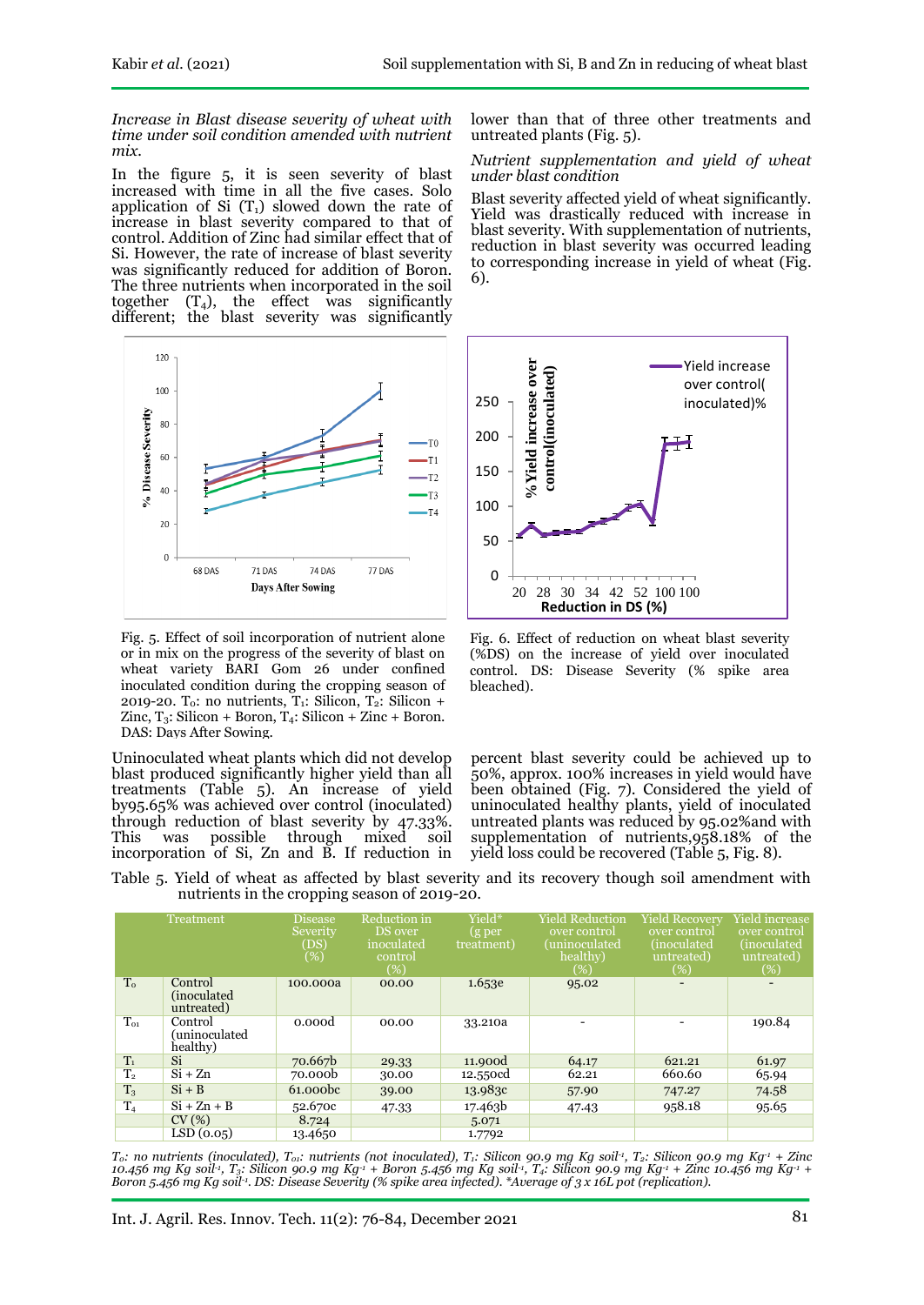

Fig. 7. Relationship between percent reduction in wheat blast severity and percent yield increase under soil supplementation of Si, Zn and B (cropping season 2019-20).

Wheat blast (*Magnaporthe oryzae* pv Triticum) caused heavy loss in wheat production in the south-western region of Bangladesh in 2016. It continued to reappear in the same region regularly every year until 2020 (Anonymous, 2020). Since its first appearance in Brazil in 1985, efforts for developing disease management technique have been continued. Developing resistant capacity within wheat plant against blast is a modern thought; nutrient application is one of the important parts of it.

The research findings of the present study have support of the findings of Cruz *et al.* (2015) confirming positive contribution of Si in augmenting the resistance to blast when a reduction of 42% severity of wheat blast was obtained. The findings also concede the opinion of Silva *et al*. (2015) reporting reduced fungal growth under increased Si concentration. According to them, Si is involved in the potentiation of the biosynthetic pathway of flavonoids that increases wheat resistance to blast. In addition, silicon acts as a mechanical barrier against fungal appressorial penetration, which is known as physical resistance (Hayasaka *et al*., 2008). Conversely, under Si deficient soil condition blast severity is severe (Kim *et al*., 2002; Rodrigues *et al*., 2003; Ranganathan *et al*., 2006). Our results comply with all these reports when a reduction of 42% in the incidence of wheat blast was obtained under Si enriched soil condition.



Fig. 8. Recovery of yield of wheat under reduced blast severity (%DS) through supplementation of Si, Zn and B in mixture in pot soil condition during 2019-20 cropping season.

Our results with B are in line with the findings of Broadley *et al*. (2012) stating that boron has a beneficial effect on reducing disease severity through promoting rigidity of the cell wall and, therefore, supports the shape and strength of the plant cell. We observed that boron application in soil reduced the blast incidence in wheat; higher dose produced reduced blast severity. B deficiencies can impair crop quality and reduce yields (Davarpanah *et al*., 2016); our results are in line with this report as the yield of wheat in B enriched soil increased significantly.

In our experimental field, we recorded lower blast disease incidence in Zn treated plants. The research findings have support from the findings of Wadhwa *et al*. (2014) who found that soil application of Zn as soil-nutritive agent, played an important role in defense mechanism and provided resistance against plant disease. We observed that there was a significant difference between two doses of Zn, higher dose of zinc showed lower disease infection. This finding has support of Khaing *et al.* (2014) reporting that balanced Zn application increased the phenol contents of plant and reduced the severity of rice sheath blight and crown root rot disease in wheat.

Solo application of Si slowed down the rate of increase in blast severity from the start of the blast infection. Addition of Zinc or Boron further reduced the level of severity, but the difference between the effects of solo application of Si and addition of B or Zn on blast severity were not statistically significant. However, the striking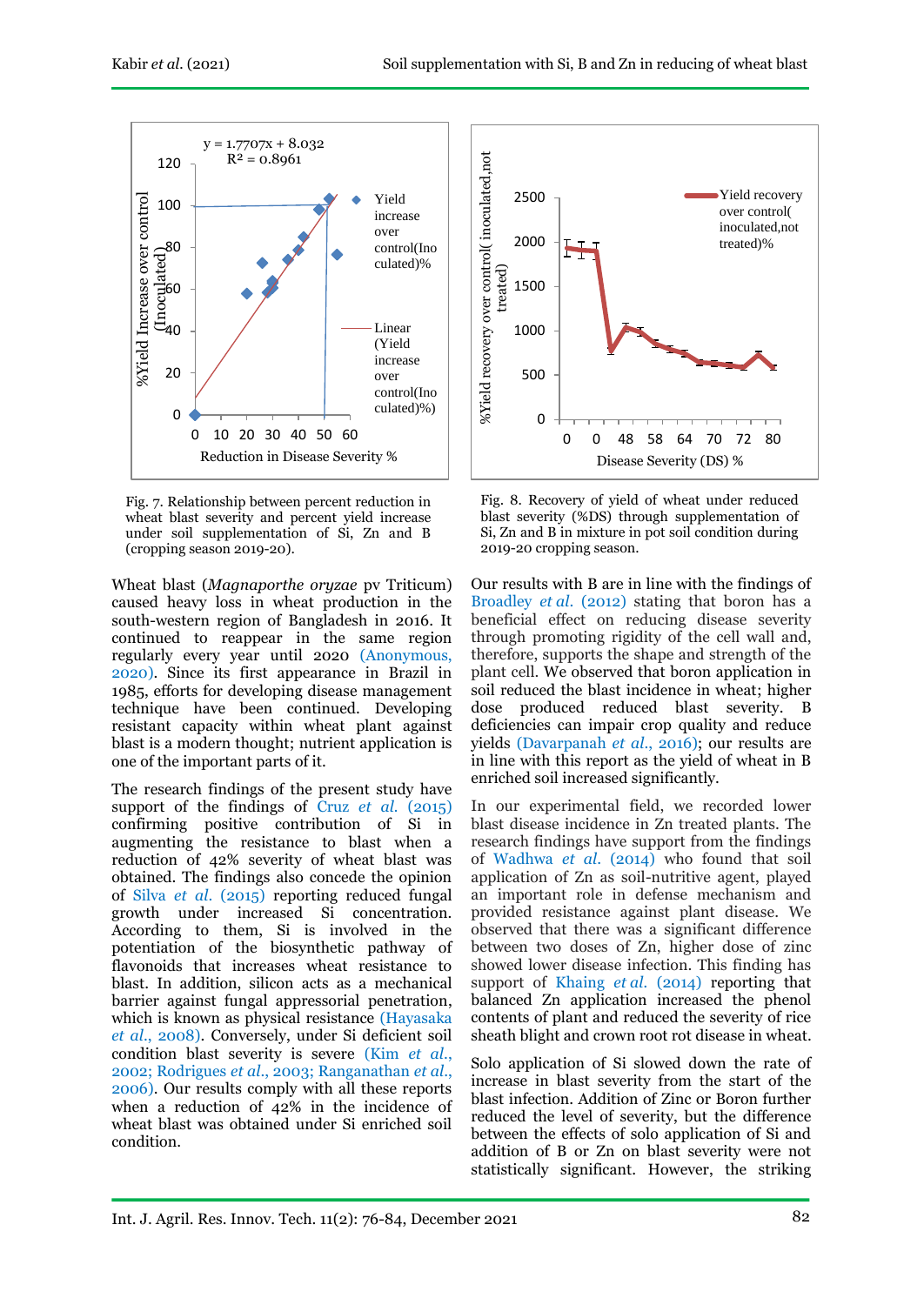thing is three nutrients when incorporated in the soil together the effect was significantly different, the blast severity was significantly lower than that of untreated plants. This might be explained as the synergistic effect of Si, B and Zn. This proposition is supported by the findings of Mahmoud *et al*. (2020) who reported the increase in plant growth, physiological parameters and endogenous elements (N, P, K, Ca) promoting the crop productivity and thereby host defense under combined application of Si, B and Zn.

In the untreated control plants, blast infection was severe (nearly 100%). The spikes were completely bleached leaving some shriveled and distorted grains. Consequently, the yield was drastically reduced. Si alone increased yield by 62%, addition of B or Zn further increased in yield by 4 to 13% while the synergistic effect of the three nutrients Si, Zn and B caused yield increase by 96%. The results indicate the role of the nutrients specially Si in strengthening defense mechanism of wheat plants when blast severity was reduced, and yield was increased. The findings are in line with Pagani *et al.* (2014) who reported 92% increase in yield of wheat through soil incorporation of Si in a blast affected field trial.

# **Conclusion**

The findings indicate that addition of nutrients Si or Zn or B has decreased the incidence and severity of blast disease in wheat. Si produced significantly better effect. Soil mixing of Si, Zn and B together produced synergistic effect when blast incidence was reduced by 47% and yield was increased by 96%. It may be concluded that combined application of Si, Zn and B can reduce disease to an acceptable level, or at least to a level at which further control by other cultural practices are more successful, less expensive and environment friendly.

## **Acknowledgement**

Krishi Gobeshona Foundation (KGF) is gratefully acknowledged for financing the research (Project no. CN/FRPP: CF-50-C/17).

## **References**

- Akagi, A., Jiang, C.J. and Takatsuji, H. 2015. *Magnaporthe oryzae* inoculation of rice seedlings by spraying with a spore suspension. *BioProtocol*. 5(11): e1486. <https://doi.org/10.21769/BioProtoc.1486>
- Alloway, B.J. 2004. Zinc in Soils and Crop Nutrition. International fertilizer Industry Association and International Zinc Association, Brussels, Belgium and Paris. 135p.
- Aman, A. 2016. Wheat blast threatens yield farmers in 6 districts complain of infection. The Daily Star, March 01, 2016. Retrieved from [http://www.thedailystar.net/backpage](http://www.thedailystar.net/backpage%20/wheat-blast-threatens-yield%20784372. Accessed%206%20June%202017)  [/wheat-blast-threatens-yield 784372.](http://www.thedailystar.net/backpage%20/wheat-blast-threatens-yield%20784372. Accessed%206%20June%202017) Accessed [6 June 2017.](http://www.thedailystar.net/backpage%20/wheat-blast-threatens-yield%20784372. Accessed%206%20June%202017)
- Anonymous. 2020. Management of wheat blast: a holistic approach with emphasis on earlystage detection for forecasting. Half-yearly research progress report submitted to Krishi Gobeshona Foundation (KGF). FarmGate, Dhaka. p.65.
- BARC. 2018. Fertilizer Recommendation Guide-2018. Bangladesh Agricultural Research Council. Farmgate, New Airport Road, Dhaka 1215. 233p.
- BARI. 2016. Krishi Projukti Handbook. Bangladesh Agricultural Research Institute, Gazipur 1701, Bangladesh.
- Barksdale, T.H. and Asai, G.N. 1961. Diurnal spore release of *Pyricularia oryzae* from rice leaves. *Phytopath.* 51: 313-317.
- Broadley, M., Brown, P., Cakmak, I., Rengel, Z. and Zhao, F.J. 2012. Function of nutrient: micronutrients. In: Marschner, P. (ed) Marschner's mineral nutrition of higher plants. 3rd edn. Academic Press, London. pp. 191-248. [https://doi.org/10.1016/B978-0-](https://doi.org/10.1016/B978-0-12-384905-2.00007-8) [12-384905-2.00007-8](https://doi.org/10.1016/B978-0-12-384905-2.00007-8)
- Brown, P.H., Bellaloui, N., Wimmer, M.A., Bassil, E.S., Ruiz, J., Hu, H., Pfeffer, H., Dannel, F. and Romheld, V. 2008. Boron in plant biology. *Plant Biol.* 4(2): 205–223. <https://doi.org/10.1055/s-2002-25740>
- Cakmak, I. 2000. Possible roles of Zinc in protecting plant cells from damage by reactive oxygen species. *New Phytol.* 146: 185–205.

<https://doi.org/10.1046/j.1469-8137.2000.00630.x>

- Ceresini, P.C., Castroagudin, V., Rodrigues, F.A., Rios, J., Aucique-Perez, C.E., Moreira, S.I., Alves, E., Croll, D. and Maciel, J.L.N. 2018. Wheat blast: Past, present and future. *Annu. Rev. Phytopath.* 56(1): 427-456. [https://doi.org/10.1146/annurev-phyto-080417-](https://doi.org/10.1146/annurev-phyto-080417-050036) [050036](https://doi.org/10.1146/annurev-phyto-080417-050036)
- Cruz, M.F.A., Debona, D., Rios, J.A., Barros, E.G. and Rodrigues, F.A. 2015. Potentiation of defense related gene expression by silicon increases wheat resistance to leaf blast. *Trop. Plant Pathol.* 40: 394-400. <https://doi.org/10.1007/s40858-015-0051-7>
- Datnoff, L.E., Elmer, W.H. and Huber, D.M. (eds). 2007. Mineral nutrition and plant disease. APS Press, St. Paul. 278p.
- Davarpanah, S., Tehranifar, A., Davarynejad, G., Abadia, J. and Khorassani, R. 2016. Effects of foliar applications of zinc and boron nano-fertilizers on pomegranate (*Punica granatum* cv. Ardestani) fruit yield and quality. *Sci. Hortic.* 210: 57-64. <https://doi.org/10.1016/j.scienta.2016.07.003>